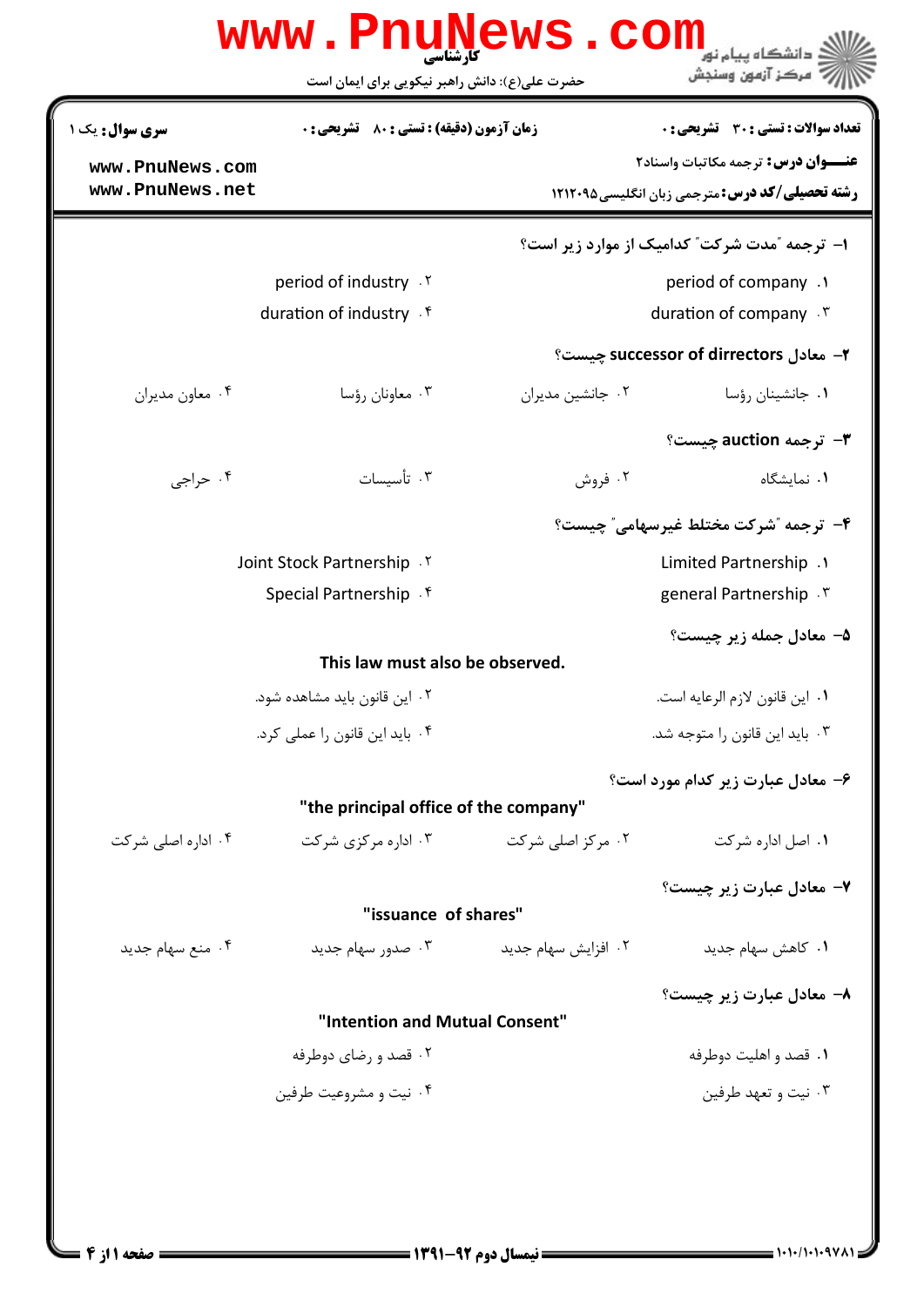|                        | <b>WWW.PNUNEWS</b><br>کارشناسی<br>حضرت علی(ع): دانش راهبر نیکویی برای ایمان است | COI                                  | دانشگاه پیام نور<br>بَ ۖ مرڪز آزمون وسنڊش                   |  |
|------------------------|---------------------------------------------------------------------------------|--------------------------------------|-------------------------------------------------------------|--|
| <b>سری سوال : ۱ یک</b> | <b>زمان آزمون (دقیقه) : تستی : 80 ٪ تشریحی : 0</b>                              |                                      | تعداد سوالات : تستى : 30 ٪ تشريحي : 0                       |  |
| www.PnuNews.com        |                                                                                 |                                      | <b>عنـــوان درس:</b> ترجمه مكاتبات واسناد٢                  |  |
| www.PnuNews.net        |                                                                                 |                                      | <b>رشته تحصیلی/کد درس:</b> مترجمی زبان انگلیسی451212 ۱۲۱۲۰۹ |  |
|                        |                                                                                 |                                      | ۹- ترجمه جمله زير چيست؟                                     |  |
|                        | It embodies some reasonable advantage.                                          |                                      |                                                             |  |
|                        | ۰۲ این حاکی از مزیت مشروع است.                                                  |                                      | ۰۱ این مزیت عقلانی را کم رنگ می کند.                        |  |
|                        | ۰۴ این منفعت مشروع را نشان می دهد.                                              |                                      | ٠٣ اين متضمن منفعت عقلاني است.                              |  |
|                        |                                                                                 |                                      | ۱۰– ترجمه "سقوط تعهدات" کدامیک از موارد زیر است؟            |  |
|                        | contradiction of obligations . Y                                                |                                      | contradiction of responsibilities .1                        |  |
|                        | termination of obligations . f                                                  |                                      | termination of responsibilities . \v.                       |  |
|                        |                                                                                 |                                      | 11- ترجمه جمله زير چيست؟                                    |  |
|                        | When two parties are indebted to one another.                                   |                                      |                                                             |  |
|                        | ۰۲ وقتی دو حزب به یکدیگر مقروض باشند.                                           |                                      | ۰۱ وقتی دو نفر در قبال هم مدیون باشند.                      |  |
|                        | ۰۴ وقتی دو حزب به یکدیگر اعتماد نداشته باشند.                                   | ۰۳ وقتی دو نفر به هم شک داشته باشند. |                                                             |  |
|                        |                                                                                 |                                      | ۱۲– معادل واژه "notariate" کدامیک از موارد زیر است؟         |  |
| ۰۴ حق اعاده            | ۰۳ صاحب محضر                                                                    | ٠٢ حق التأليف                        | ۰۱ دفتر اسناد رسمی                                          |  |
|                        |                                                                                 |                                      | 13- ترجمه procurement چیست؟                                 |  |
| اه اندازی $\cdot$ ۴    | ۰۳ تهیه                                                                         | ۰۲ نصب                               | ۰۱ نظارت                                                    |  |
|                        |                                                                                 |                                      | <b>۱۴</b> - ترجمه "حدود کار" چیست؟                          |  |
| scope of task f        | limit of task . \v                                                              | scope of work . Y                    | limit of work .1                                            |  |
|                        |                                                                                 |                                      | 15- ترجمه عبارت زیر کدام گزینه است؟                         |  |
|                        | "to optimize the product"                                                       |                                      |                                                             |  |
|                        | ۰۲ مطلوب کردن فراورده ها                                                        |                                      | ۰۱ اختیاری کردن محصولات                                     |  |
|                        | ۰۴ تحویل دادن فراورده ها                                                        |                                      | ۰۳ تولید کردن محصولات                                       |  |
|                        |                                                                                 |                                      | ۱۶- ترجمه "حوادث قهری" چیست؟                                |  |
|                        | act of nature . Y                                                               |                                      | act of god .                                                |  |
|                        | heavy events . f                                                                |                                      | obligatory happenings . r                                   |  |
|                        |                                                                                 |                                      | ۱۷- ترجمه واژه "enure" کدامیک از موارد زیر است؟             |  |
| ۰۴ ثبت نام کردن        | ۰۳ جانشین کردن                                                                  | ۰۲ اجرا کردن                         | ۰۱ انتقال دادن                                              |  |
|                        |                                                                                 |                                      |                                                             |  |

 $= 1.1 - (1.1.94)$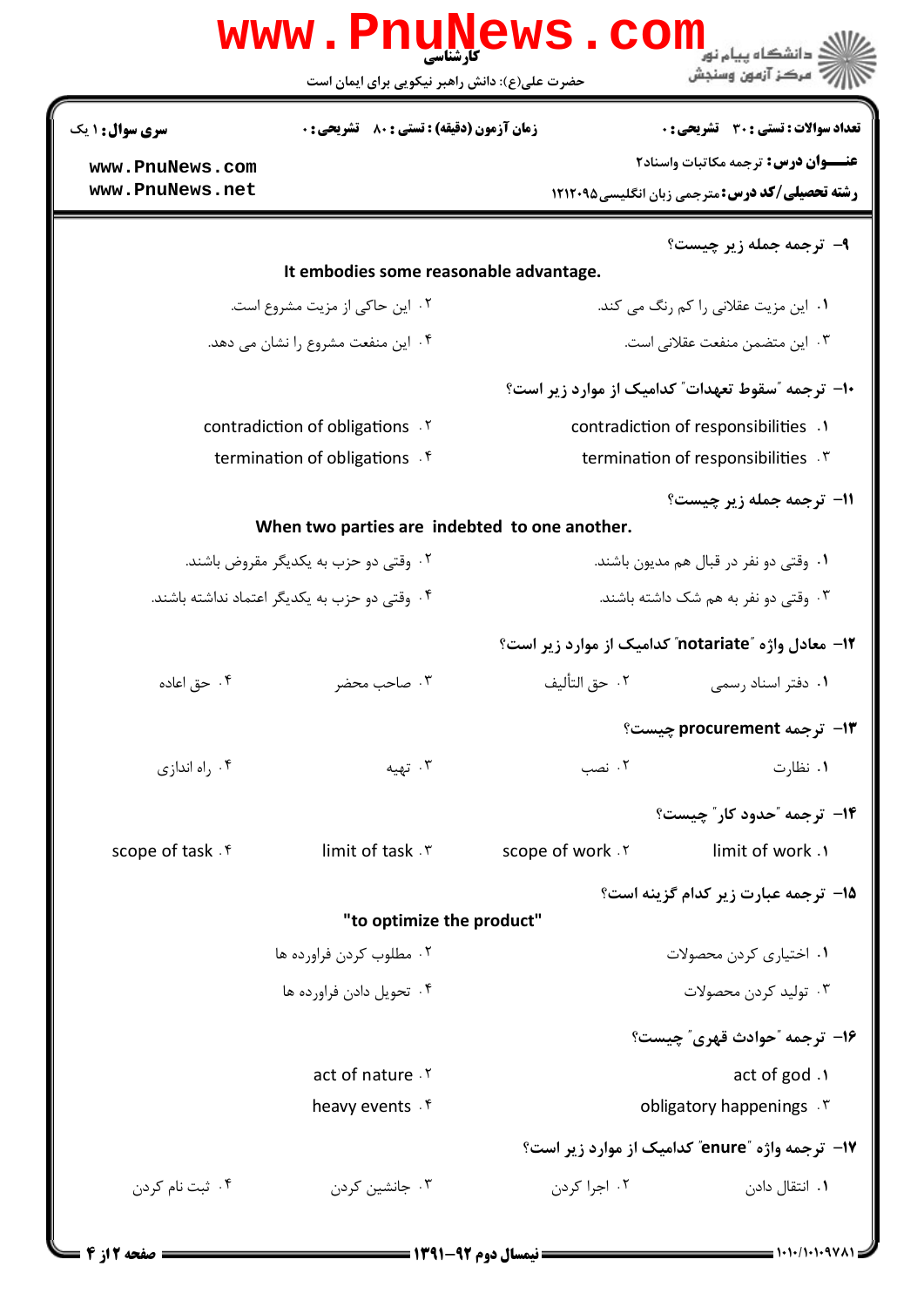|                        | <b>www.PnuNews</b>                              | <b>COIII</b>             | .<br>- دانشگاه بیام نور                                     |
|------------------------|-------------------------------------------------|--------------------------|-------------------------------------------------------------|
|                        | حضرت علی(ع): دانش راهبر نیکویی برای ایمان است   |                          | " مرڪز آزمون وسنڊش                                          |
| <b>سری سوال :</b> ۱ یک | <b>زمان آزمون (دقیقه) : تستی : 80 گشریحی: 0</b> |                          | تعداد سوالات : تستي : 30 ٪ تشريحي : 0                       |
| www.PnuNews.com        |                                                 |                          | <b>عنـــوان درس:</b> ترجمه مكاتبات واسناد٢                  |
| www.PnuNews.net        |                                                 |                          | <b>رشته تحصیلی/کد درس:</b> مترجمی زبان انگلیسی4۲۱۲۰۹۵       |
|                        | "Witness Whereof"                               |                          | <b>۱۸- ترجمه عبارت زیر کدام گزینه است؟</b>                  |
| ۰۴ در تأييد مراتب فوق  | ۰۳ نظر به مشاهده                                | ۰۲ در تأیید گواهی        | ۰۱ نظر به شهادت                                             |
|                        |                                                 |                          | ۱۹- ترجمه "بانک خودمانی" کام یک از موارد زیر است؟           |
| Pet Bank . f           | Private Bank . ٣                                | Unite Bank Y             | <b>National Bank</b> .1                                     |
|                        |                                                 |                          | <b>30- ترجمه عبارت زیر کدام مورد است؟</b>                   |
|                        | "applicant to the issuing bank"                 |                          |                                                             |
|                        | ۰۲ متقاضی اعتبار بانک تأیید کننده               |                          | ۰۱ متقاضی اعتبار بانک گشاینده                               |
|                        | ۰۴ تقاضای اعتبار از بانک تأیید کننده            |                          | ۰۳ تقاضای اعتبار از بانک گشاینده                            |
|                        |                                                 |                          | <b>٣-</b> ترجمه "اعتبار برگشت پذیر" چیست؟                   |
|                        | recoverable liability . Y                       |                          | recoverable credit .1                                       |
|                        | revocable liability . f                         |                          | revocable credit . \v                                       |
|                        |                                                 |                          | 7۲− ترجمه "Bill of Lading" چیست؟                            |
| ۰۴ بارنامه زمینی       | ۰۳ گواهی رسید                                   | ۰۲ بارنامه دریایی        | ۰۱ صورتحساب تجارتی                                          |
|                        |                                                 |                          | <b>۲۳</b> - ترجمه "کشتی حامل کالا" کدامیک از موارد زیر است؟ |
| Bearing Ship F         | Bearing Vessel . ٣                              | <b>Carrying Ship</b> . ٢ | Carrying Vessel .1                                          |
|                        |                                                 |                          | to settle account" کدام گزینه است؟                          |
|                        | ٠٢ مطابق با صورتحساب بودن                       |                          | ۰۱ تصفیه حساب کردن                                          |
|                        | ۰۴ مشخص کردن امور مالی                          |                          | ۰۳ تهیه کردن گزارش مالی                                     |
|                        |                                                 |                          | ۲۵– معادل عبارت "long-standing customer" کدام گزینه است؟    |
| ۰۴ مصرف کننده پرچانه   | ۰۳ خریدار با اخلاق                              | ۰۲ مشتری خوش سلیقه       | ۰۱ مصرف کننده مصر                                           |
|                        |                                                 |                          | ۲۶- ترجمه "سهام عادی" چیست؟                                 |
| investing shares f     | ordinary shares . \v                            | special shares .Y        | general shares .1                                           |
|                        |                                                 |                          | ٬۳۷– ترجمه ″current rate″ چیست؟                             |
| ۰۴ حساب جاری           | ۰۳ بهره جدید                                    | ۰۲ نرخ جاری              | ۰۱ میزان افزایش جدید                                        |
|                        |                                                 |                          |                                                             |